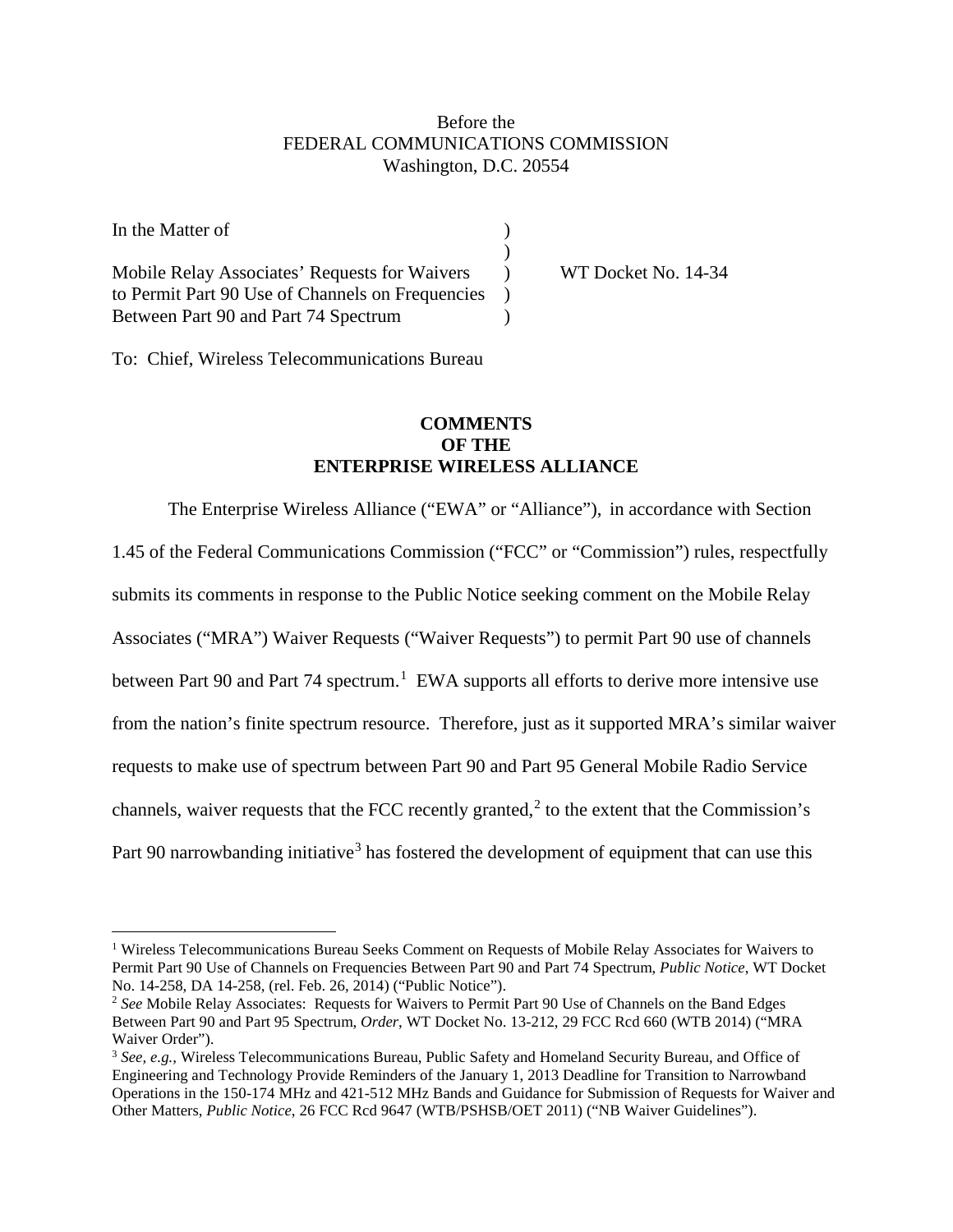spectrum without impacting current or future adjacent channel licensees, the Alliance supports grant of the instant Waiver Requests.

The Alliance agrees with MRA's assertion that Part 90 licensees face increasing congestion and a lack of fully usable UHF frequencies in all major metropolitan areas, including the ones in which MRA has requested waiver relief. EWA is on record with the FCC in regard to spectrum constraints that limit the communications options for Industrial/Business ("I/B") licensees, particularly in the nation's major urban areas.<sup>[4](#page-1-0)</sup> In its comments on MRA's earlier waiver requests, the Alliance reminded the FCC that this user community has not received a new spectrum allocation in almost 30 years,<sup>[5](#page-1-1)</sup> although the Commission has been unflagging in its efforts to identify additional spectrum for commercial broadband and public safety services. It explained that in the absence of new allocations, "…the PLMR user community has had to pursue a "self-help" approach to achieving the increased capacity and functionality demanded by today's business users primarily by implementing more advanced digital technologies."<sup>[6](#page-1-2)</sup> MRA is to be applauded for having identified unused spectrum that, post-narrowbanding, can be utilized by Part 90 licensees.

The Waiver Requests explain that the spectrum at issue herein effectively has served as a guardband between Part 90 frequencies and frequencies assigned to the Broadcast Auxiliary Service ("BAS").<sup>[7](#page-1-3)</sup> The available capacity is sufficient to accommodate systems deploying multiple 4 kHz digital channels as proposed by MRA, without creating spectral overlap with

 $\overline{a}$ 

<span id="page-1-0"></span><sup>4</sup> *See, e.g.,* EWA Comments and Reply Comments filed in PS Docket No. 13-42 on May 13, 2013 and June 11, 2013, respectively.

<span id="page-1-2"></span><span id="page-1-1"></span><sup>5</sup> *Report and Order,* Gen. Docket No. 84-1233, 2 FCC Rcd 1825 (1986). 6 EWA Comments at 2, filed Sept. 30, 2013.

<span id="page-1-3"></span> $^7$  The Commission is correct, of course, that it would be permissible, albeit highly unlikely, for a Part 90 licensee operating on 451/6.0250 to justify greater than 12.5 kHz bandwidth if it satisfied the spectral efficiency equivalency standard in FCC Rule Section 90.209(b)(5). *See* Public Notice at 2.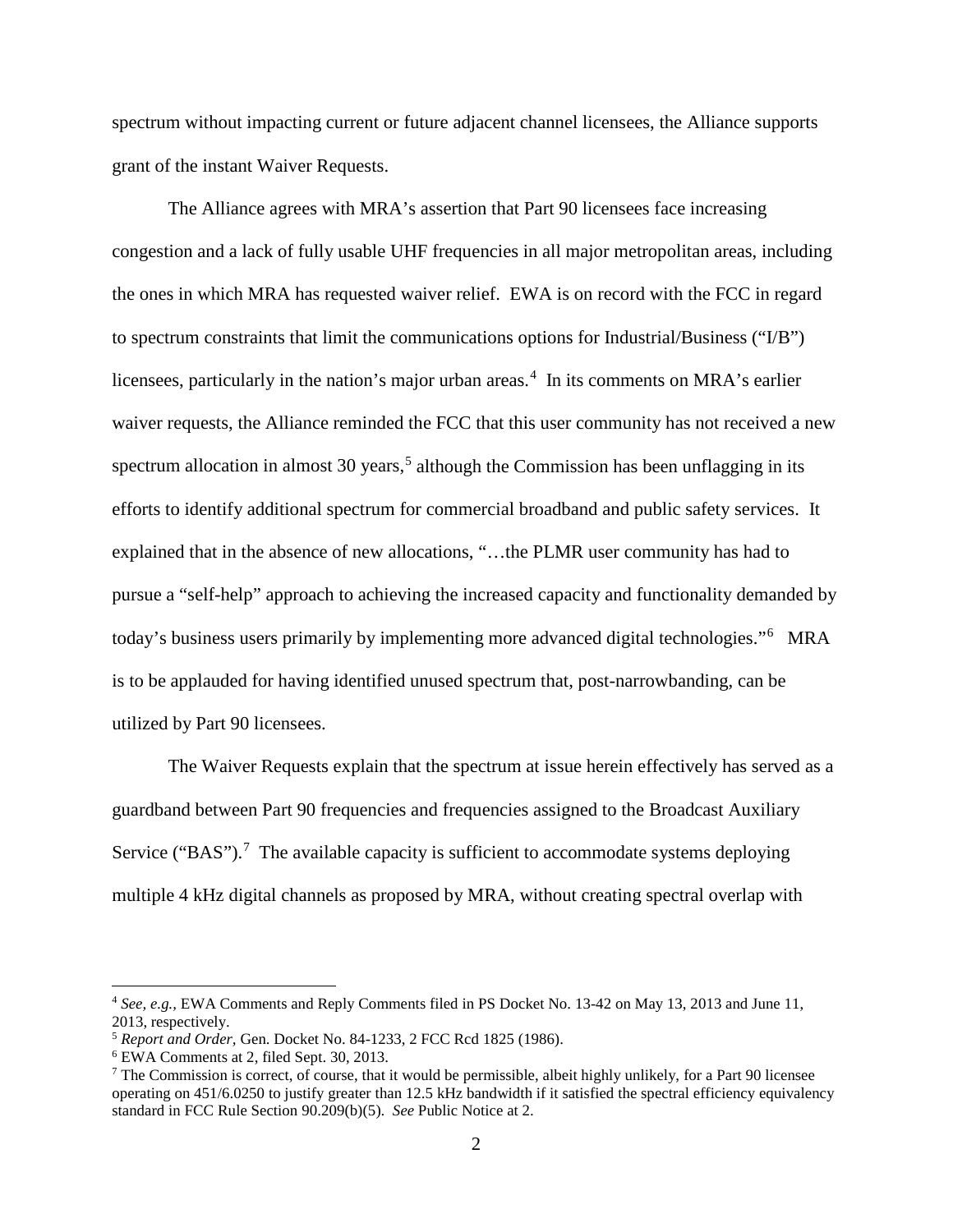adjacent channel BAS systems. It also could support digital equipment utilizing 6 or 7 kHz occupied bandwidth.

In the MRA Waiver Order, the FCC stated the following:

When the current frequency designations were adopted, PLMR stations operated in wideband mode and the frequencies between PLMR and GMRS spectrum could not be used without overlap. With the development of equipment with an occupied bandwidth of 4 kilohertz, PLMR stations can operate without causing harmful interference or impacting the use of adjacent GMRS spectrum.<sup>[8](#page-2-0)</sup>

The same reasoning applies to the unassigned spectrum between BAS and Part 90 allocations. Absent a technical showing demonstrating that assignment of these frequencies would cause interference to an already authorized licensee, the Alliance supports the grant of the Waiver Requests and associated applications. It further recommends that these applications be "coordinated" by an FCC-designated Frequency Advisory Committee ("FAC") as a means of incorporating these non-Part 90 frequencies into the data considered by all FACs when processing future applications.

There is no indication that the FCC plans to allocate additional spectrum to Part 90 I/B users. Indeed, the FCC is considering "repurposing" the T-Band spectrum currently used by these entities in the top markets in the country, including markets in which MRA has requested waiver relief.<sup>[9](#page-2-1)</sup> As the demand for PLMR systems continues to grow, the Alliance supports all efforts, including the instant Waiver Requests, that promise to provide even limited additional capacity to meet these needs contingent, of course, on a showing of non-interference to already authorized licensees.

 $\overline{a}$ 

<span id="page-2-0"></span><sup>8</sup> MRA Waiver Order at ¶ 9.

<span id="page-2-1"></span><sup>&</sup>lt;sup>9</sup> See Wireless Telecommunications Bureau and Public Safety and Homeland Security Bureau Seek Comment on Options for 470-512 MHz (T-Band) Spectrum, *Public Notice*, PS Docket No. 13-42, 28 FCC Rcd 1130 (rel. Feb. 11, 2013).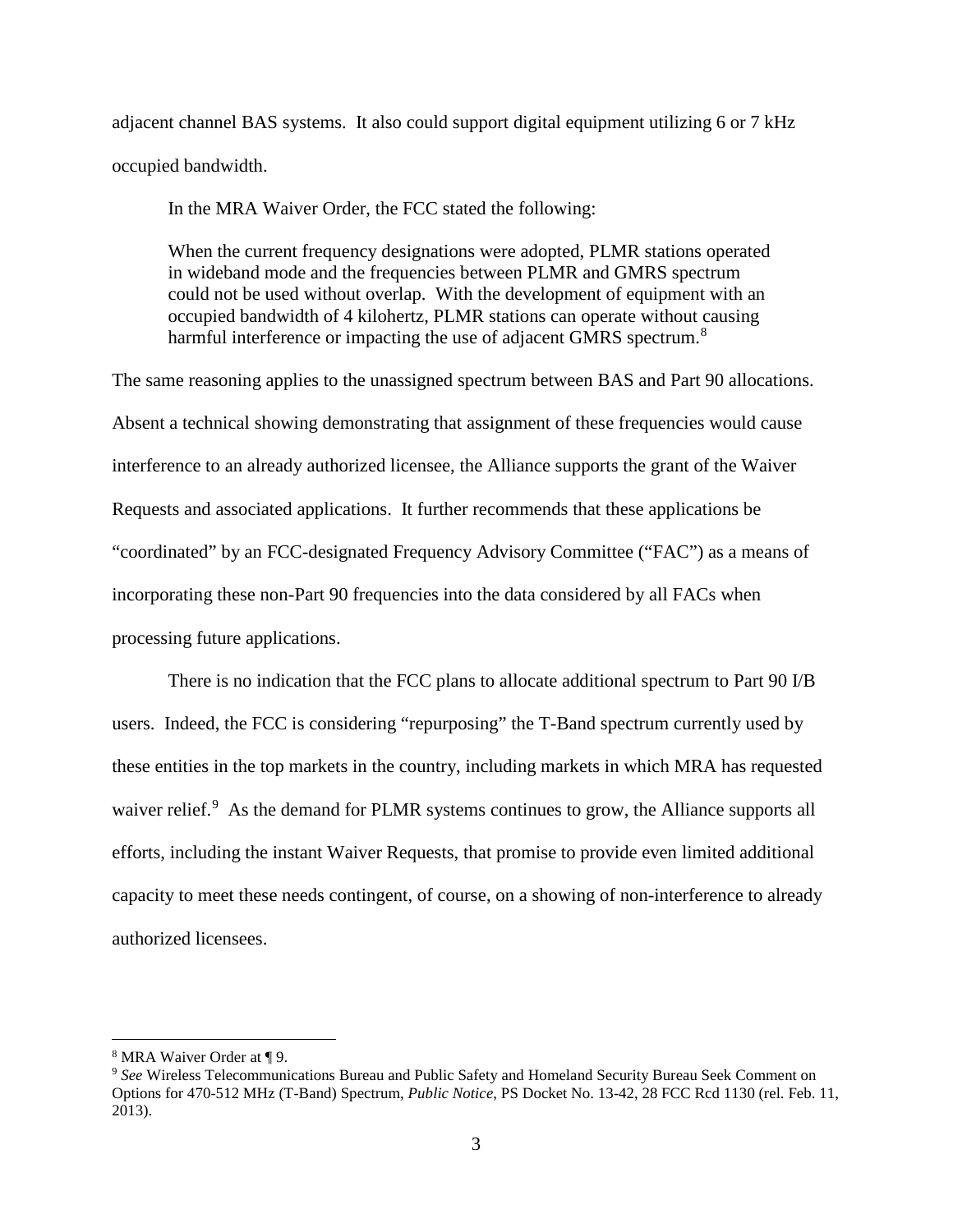**ENTERPRISE WIRELESS ALLIANCE** By:  $\mathscr{L}/\mathscr{U}$   $\mu$  .  $\mathscr{V}$  .  $\mathscr{V}$ 

Mark **P**. Crosby President/CEO 2121 Cooperative Way, Ste. 225 Herndon, VA 20171 (703) 528-5115 [mark.crosby@enterprisewireless.org](mailto:mark.crosby@enterprisewireless.org)

Counsel:

Elizabeth R. Sachs Lukas, Nace, Gutierrez & Sachs, LLP 8300 Greensboro Drive, Ste. 1200 McLean, VA 22102 (703) 584-8678 [lsachs@fcclaw.com](mailto:lsachs@fcclaw.com)

March 28, 2014